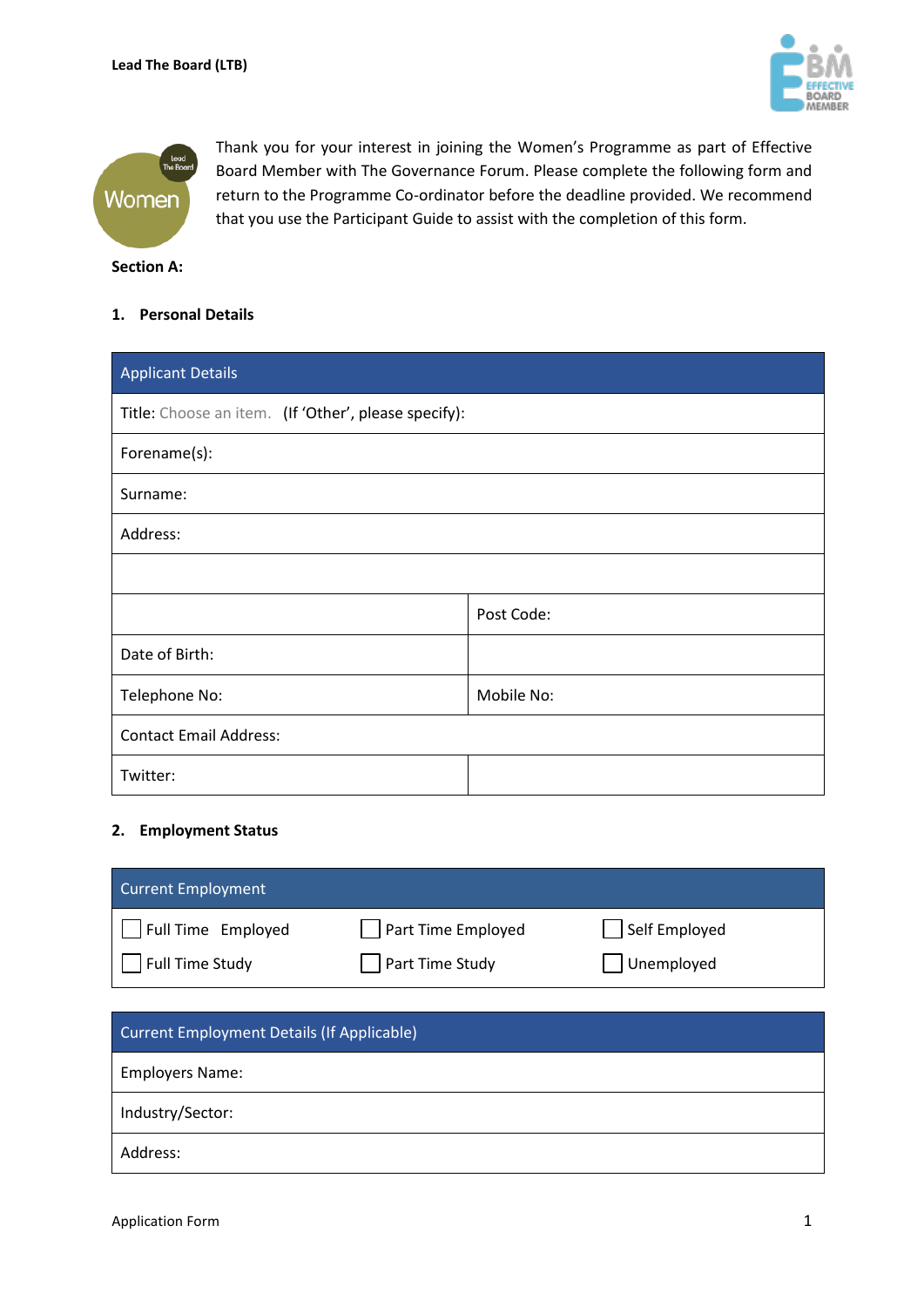

|                   |         | Post Code: |  |  |
|-------------------|---------|------------|--|--|
| Job Title:        |         |            |  |  |
| Time in Position: | Years [ | Months [   |  |  |

# **3. Governance Experience**

| Current/Recent Governance Role (If Applicable)        |         |  |                                        |  |
|-------------------------------------------------------|---------|--|----------------------------------------|--|
|                                                       |         |  | Governance Consultant /Speaker/Trainer |  |
| Non-Executive/ Board Member / Trustee $\Box$ Employee |         |  |                                        |  |
| Time in Position:                                     | Years [ |  | Months [                               |  |

| <b>Board Appointments (Most Recent First)</b> |                    |           |         |  |
|-----------------------------------------------|--------------------|-----------|---------|--|
| Organisation                                  | Position           | Date From | Date To |  |
|                                               | $\bar{\mathbf{v}}$ |           |         |  |
|                                               |                    |           |         |  |
|                                               |                    |           |         |  |
|                                               |                    |           |         |  |
|                                               |                    |           |         |  |
|                                               |                    |           |         |  |
|                                               |                    |           |         |  |
|                                               |                    |           |         |  |
|                                               |                    |           |         |  |
|                                               |                    |           |         |  |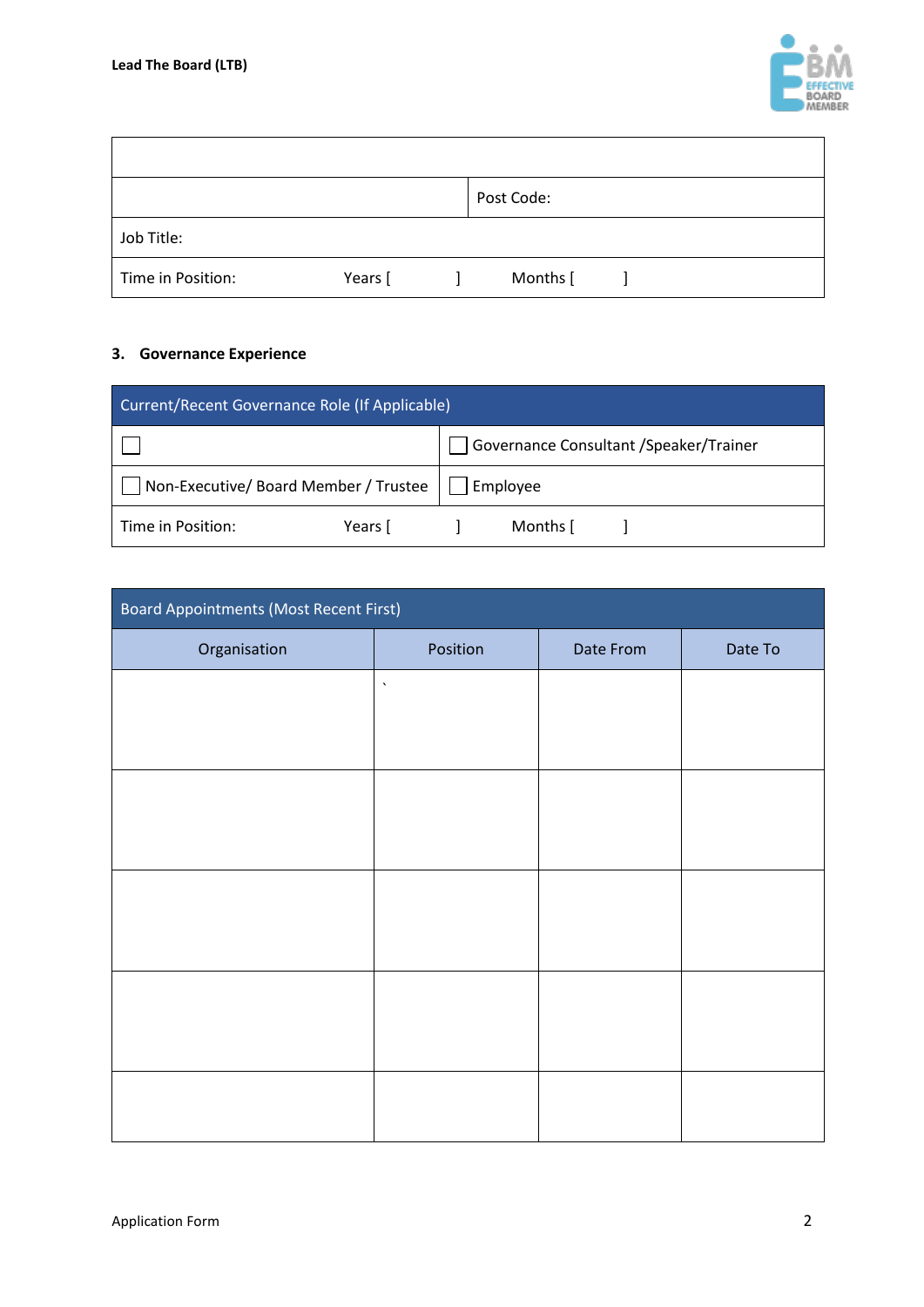

# Pen portrait

#### **4. Declarations**

Please note these details are required to establish eligibility to serve on a Board as a Trustee or director, and to become a member of ACGP. See Participant Guide for details.

| <b>Mandatory Declarations</b>                                                                                                                                                                                                                                                                                                               |                   |
|---------------------------------------------------------------------------------------------------------------------------------------------------------------------------------------------------------------------------------------------------------------------------------------------------------------------------------------------|-------------------|
| Have you been convicted or found guilty by a Court of any offence, excluding<br>parking but including all motoring offences (even where a spot fine has been<br>administered by the Police), in the UK or elsewhere? NOTE: This does not apply to<br>convictions which have been 'spent' under the Rehabilitation of Offenders Act<br>1974. | Yes<br>No         |
| Have you been the subject of adverse finding by any professional body or<br>regulator; or been refused entry to any profession or occupation, in the UK or<br>elsewhere?                                                                                                                                                                    | Yes.<br>No        |
| Have you been declared bankrupt by a Court, in the UK or elsewhere, or had any<br>County Court Judgements against you?                                                                                                                                                                                                                      | <b>Yes</b><br>No. |
| Have you had a disqualification order made against you by a Court or been<br>required to give a disqualification undertaking under the Companies Directors<br>Disqualification Act 1986 or similar, in the UK or elsewhere?                                                                                                                 | Yes<br>No         |
| Have you entered into an Involuntary Arrangement or similar composition?                                                                                                                                                                                                                                                                    | Yes<br>Nο         |
| Do you have any proceedings, whether criminal or civil, now pending or<br>threatened against you following an affirmative answer to the above questions?                                                                                                                                                                                    | Yes<br>No         |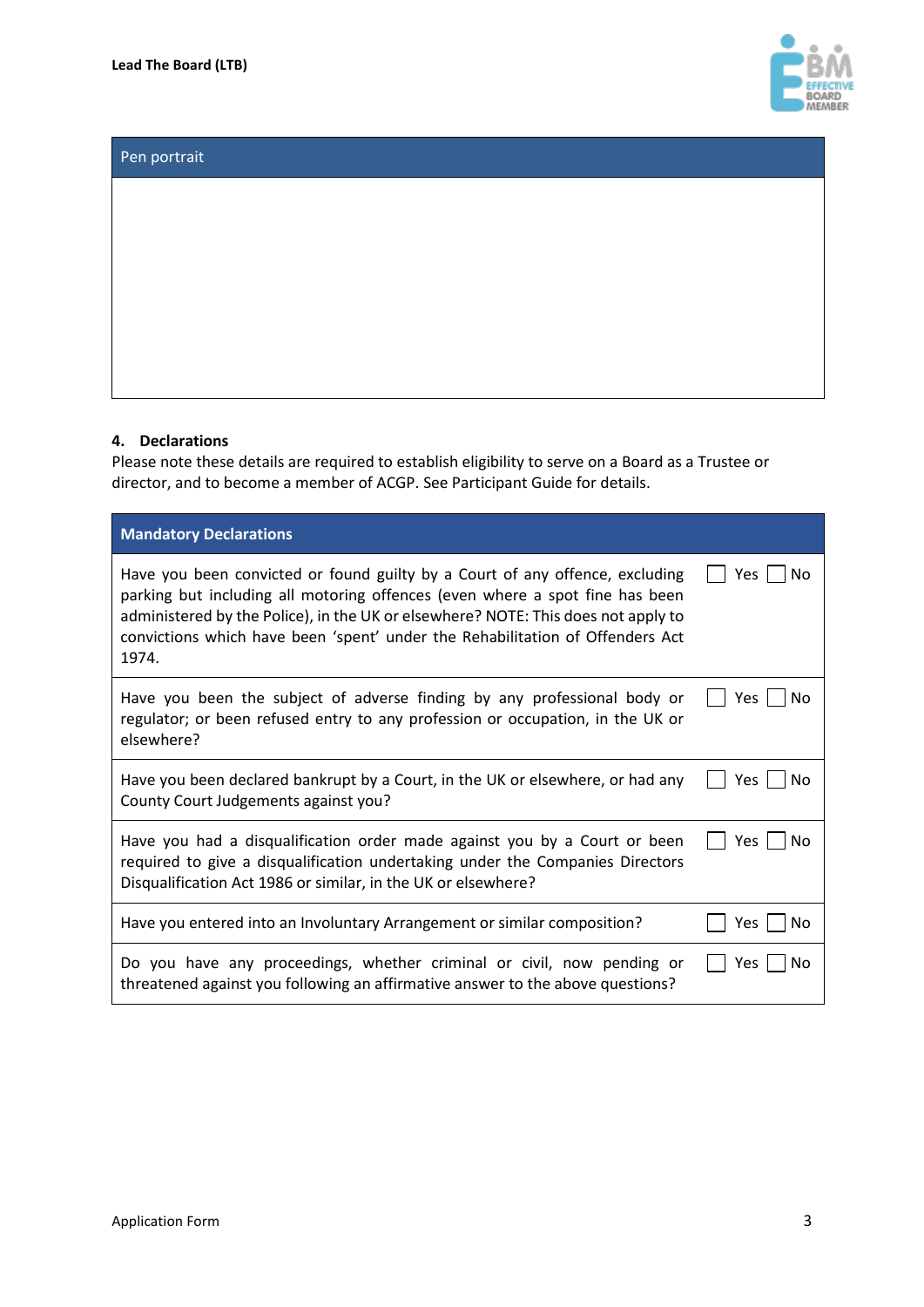

### **Member Declaration**

| I agree for my details to be shared with other members on the ACGP Portal | Yes $\Box$ No $\Box$ |  |
|---------------------------------------------------------------------------|----------------------|--|
| I confirm that I have read, understood and agree to the Code of Conduct   | Yes $\Box$ No $\Box$ |  |

I hereby agree to become a member of the Association of Corporate Governance Practitioners (ACGP) for a period of 12 months following graduation of the Programme and to be bound by the ACGP Member's Code of Conduct during this period.

I confirm that the information contained in this form is true, accurate and complete to the best of my knowledge and belief. I understand that any false or misleading statement in this form could lead to revoking of my membership. I also promise to notify ACGP in the future of any changes in my circumstances in relation to personal details and mandatory declarations.

| Signature:         |  |  |
|--------------------|--|--|
|                    |  |  |
|                    |  |  |
| <b>Print Name:</b> |  |  |
|                    |  |  |
| Date:              |  |  |
|                    |  |  |

# **5. Billing Information**

| The billing details is the same as the address provided in 'Applicant Details' |            | Yes | <b>No</b> |
|--------------------------------------------------------------------------------|------------|-----|-----------|
| <b>Billing Details</b>                                                         |            |     |           |
| Name:                                                                          |            |     |           |
| Address:                                                                       |            |     |           |
|                                                                                |            |     |           |
|                                                                                | Post Code: |     |           |

# **6. Sponsorship (Cardiff programme only)**

**Do you wish to apply for sponsorship to subsidise the programme cost? Yes No**

**Is your application dependent on receiving a subsidised place? Yes / No / Maybe** 

**7. Pre-Submission Check**

**I confirm that I have:**